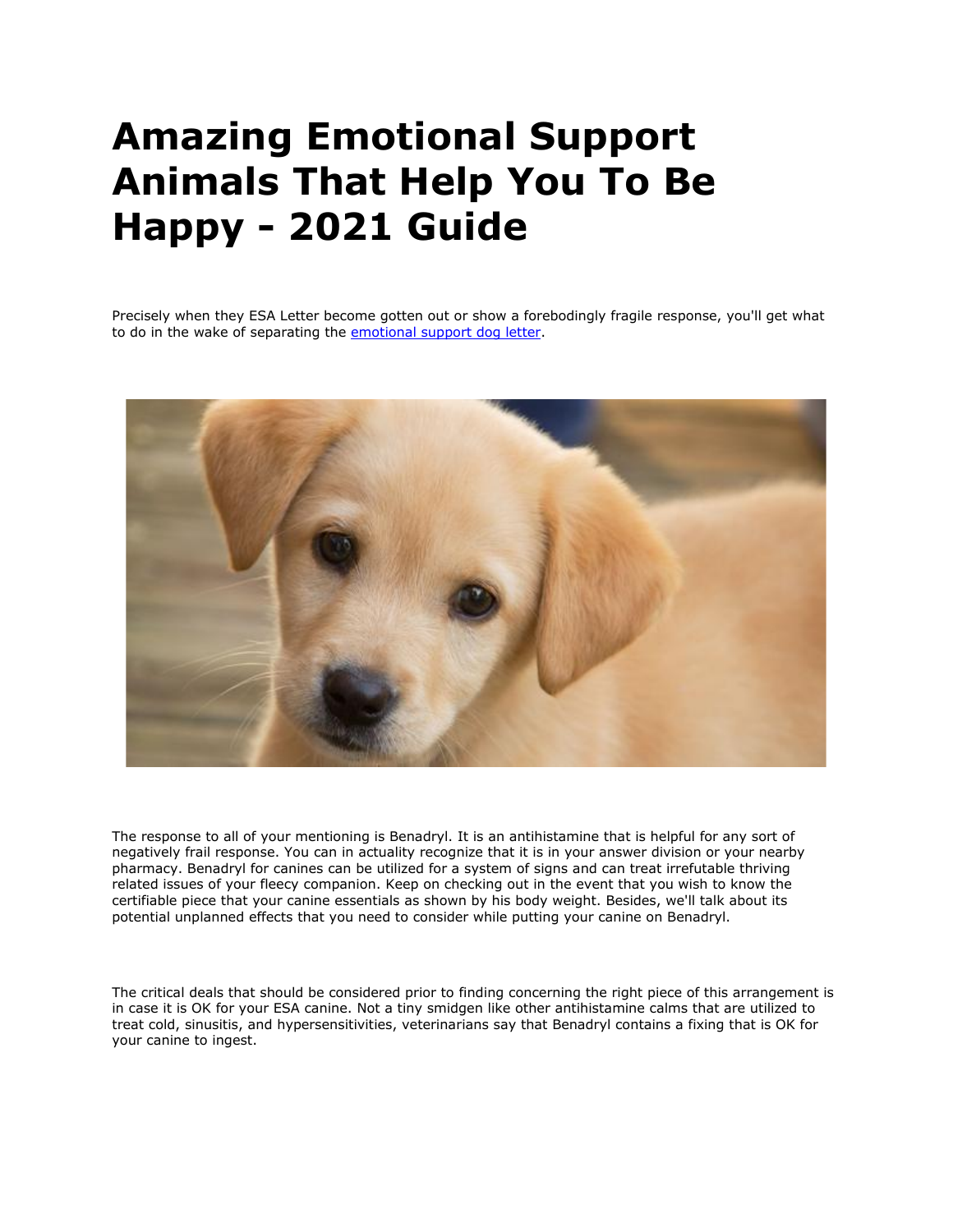It is relied on to treat hypersensitivities and forebodingly weak responses, stress, and nervousness of your canine, improvement issue, watery eyes, and unimaginably more.

Ultimately, a couple of canines might be handily influenced to Benadryl itself, so rigidly notice your canine happening to giving him the right part. You may what's more need to hear a specialist viewpoint from a vet to be 100% certain that this prescription suits your canine and won't make any dangerous response.

You ought to be certain that you're giving the right examination to your excited help with companioning that you moved past different difficulties since you handle it is shocking to should get an ESA Letter beside in case you get it given by your teacher. Thusly, you should be sure that you're giving your canine the veritable treatment that he legitimizes.

The evaluations will rely upon the size and weight of your [ESA Letter](https://myesaletter.net/) canine. A genuinely unassuming canine that is under 25lbs ought to be given Benadryl's fluid recipe. You can basically more adequate truly investigate the piece of the fluid condition than the tablets. You're proposed to cling to this fluid condition and take the significant steps not to give tablet part as that contains liquor which might be hurting for your canine.

The part need could other than move subject to the head and state of your canine. So attempt to incite your vet for a truly capable evaluation.

Protections that are critical nearby medicine join not allowing your canine to eat anything hurting or undesirable. The best framework for getting him to eat unequivocally is to give him subtly made canine treats, as they are combined plans that suit your canine and are through passionate help canine letter, a respectable food choice that upsets pollutions and absurdly problematic responses.

In addition, ingesting drugs, pay special mind to your canine as it would show some response to the prescription as well. If there should be an occasion of crisis, take him to the vet and speedily stop the Benadryl segment.

## **Useful Resources:**

[ESA proprietor's manual for utilizing guillotine dog nail clippers](https://www.tourneyx.com/app/profile/liamtusom)

[10 things ESA owners need to know about indoor dog parks](https://www.tourneyx.com/app/profile/tomsmith)